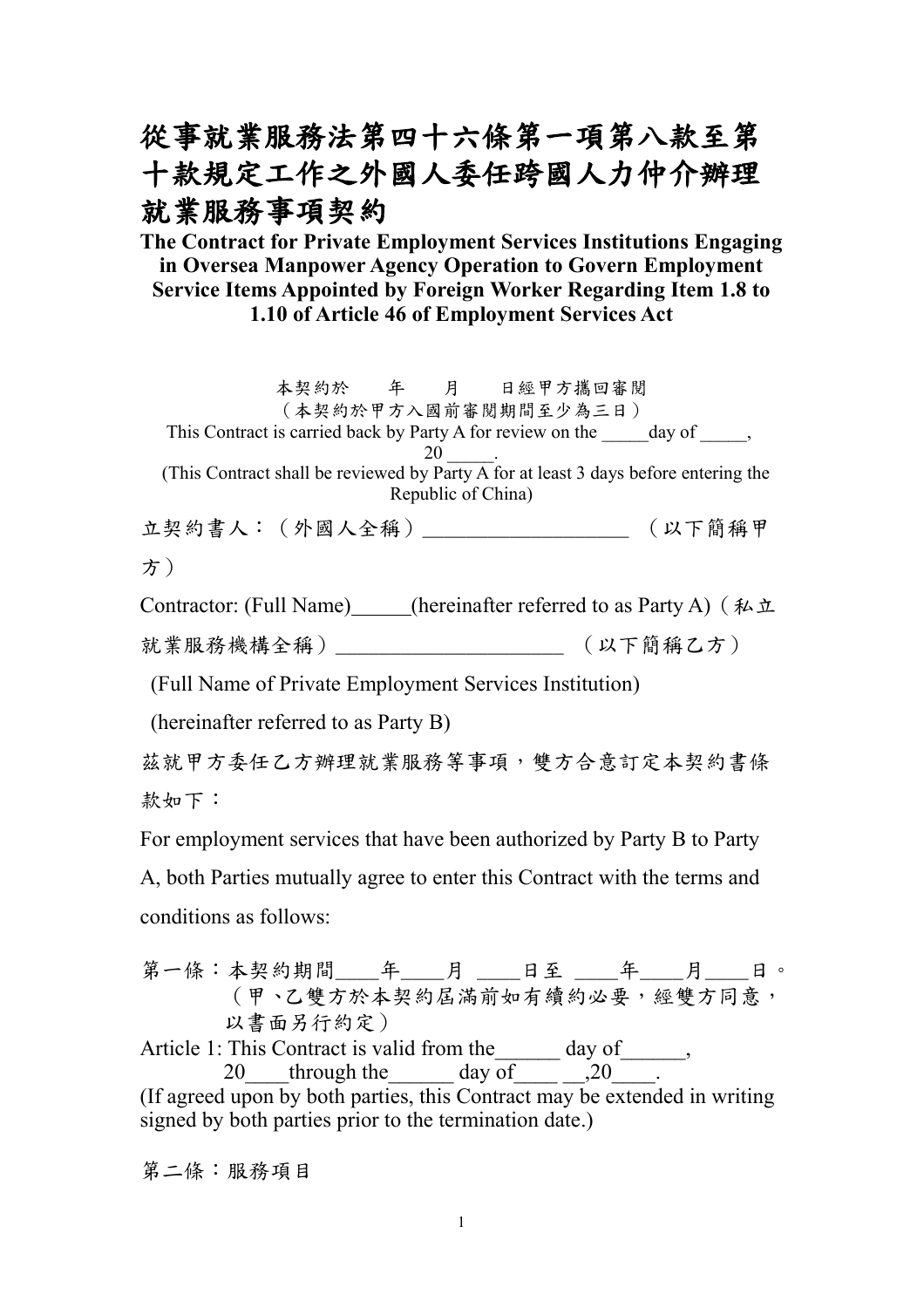### Article 2: Service Items

- 一、乙方須告知甲方有關中華民國法令、風俗、民情、薪資、福 利、法定費用扣繳及工作權益等相關資訊。 Party B shall notify Party A of laws and/or regulations, folk customs, salaries, welfares, legal expense withholding and working rights and interests in the R.O.C.
- 二、乙方應協助安排接送甲方至雇主指定工作處,及甲方聘 僱關係終止或聘僱許可期間屆滿返國。 Party B shall render assistance in making arrangements for pick up/delivery of Party A to the work location designed by employer and for the repatriation upon the expiration of the validity of the employment permit or termination of the employment.
- 三、乙方應每□一個月□二個月□一個月至少電話聯繫或訪 視甲方□一次□二次□三次□四次以上(\_\_\_次),提 供翻譯、諮詢服務、協助排解工作壓力與生活適應及管理 等事項。

Party B shall contact or visit Party A  $\Box$ one time  $\Box$  two times  $\Box$  three times  $\Box$  four or more times ( \_\_\_\_\_times)

 $\Box$  per month  $\Box$  every two months  $\Box$  every three months by phone or in person to provide services of translation, counseling, pressure relief, living accommodation, management, etc.

四、乙方須協助甲方與雇主溝通、協調、糾紛排解,並將雇主 之工作規則及生活管理事項翻譯成甲方母國之文字讓甲 方熟悉與瞭解。

 Party B shall assist Party A in communicating, coordinating and mediating the dispute with Employer as well as translate the rules of work and daily activity management set up by the employer into Party A's mother language, so that he/she can familiarize and understand.

五、乙方於甲方入國後,依入出國及移民法相關規定期限,協 助甲方至內政部入出國及移民署製作指紋紀錄,並辦理 居留業務。

 After Party A enters the R.O.C., Party B shall assist Party A in going to the National Immigration Agency, Ministry of the Interior to take fingerprints and to register residence within a timeframe specified in the Immigration Act.

六、乙方應告知甲方辦理健檢及核備程序之情形。 Party B shall notify Party A of the processes for the medical checkups and for submitting the results to the competent authority of the local government for reference.

七、甲方發生意外事故時,乙方須協助處理之事項如下: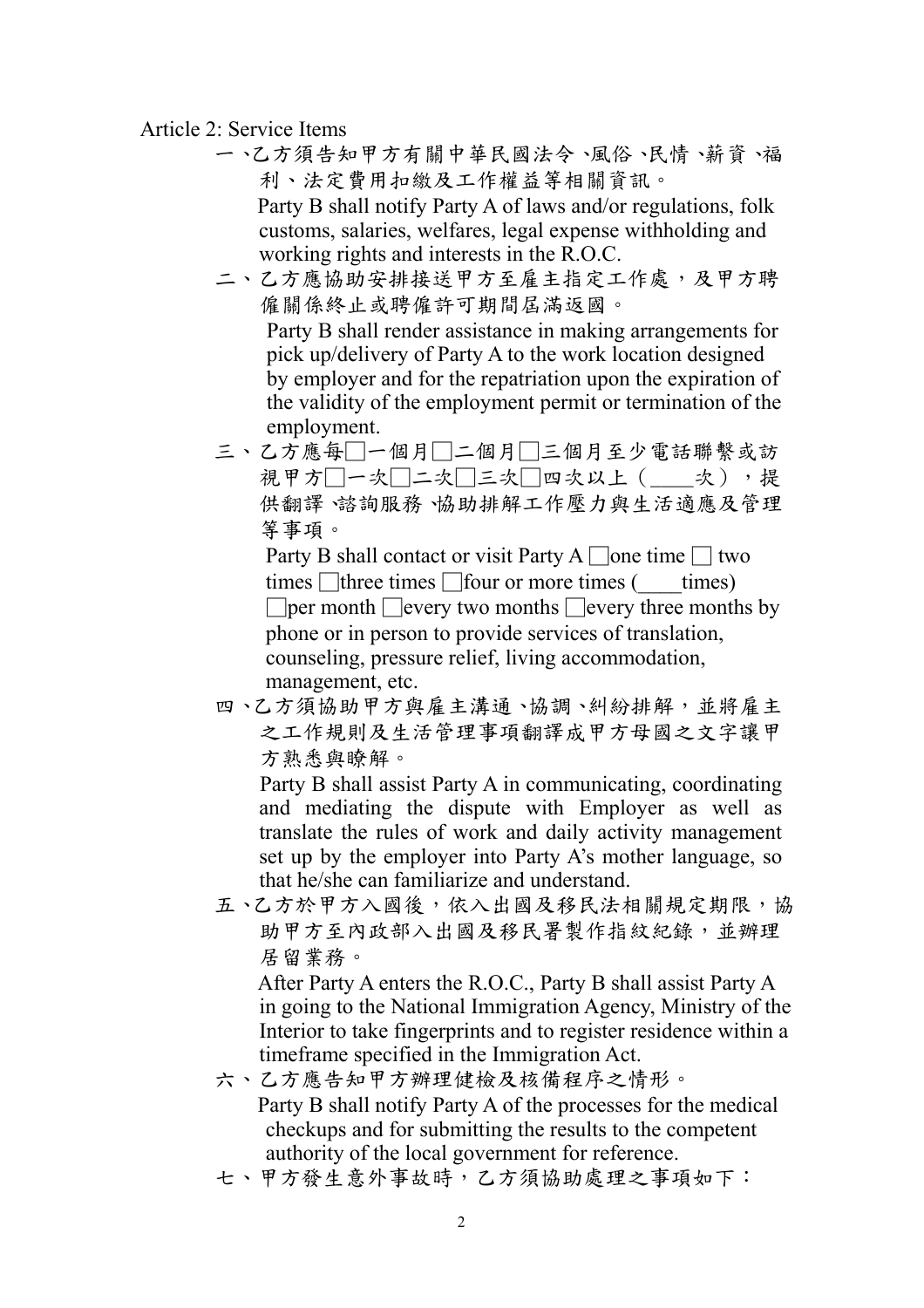When Party A is involved in accident, the assistance shall be rendered by Party B as follows:

- (一)甲方重傷或死亡,乙方提供免費善後協商服務,協助 甲方之雇主聯絡甲方之家屬及協助來臺處理善後事宜, 或協助甲方返國及將甲方遺體及其私人物品運送返國。 In the event Party A suffers seriously injury or death in an accident, Party B shall provide free negotiation services; assist the employer of Party A in contacting the family members of Party A to come to Taiwan for handling follow-up works; or assist with the repatriation of Party A and repatriate the remains of the Party A and his/her personal belongings to his/her country of origin.
- (二)乙方因協助甲方所衍生之費用,應由甲方負擔。 Party A shall bear the expenses in connection to the assistance provided by Party B.
- 八、甲方觸犯法令或因故遭遣返時,乙方應協助甲方辦理出 國事宜。

In the event of repatriation as a result of Party A's violation of law or regulation, Party B shall assist Party A in leaving the country.

第三條:乙方為甲方辦理前條之服務,應依「私立就業服務機構收費 項目及金額標準」收費,雙方議定費用如下: 服務費:第一年每月新臺幣 元,第二年每月 新臺幣\_\_\_\_\_\_\_\_\_\_\_\_元,第三年每月新臺幣\_\_\_\_\_\_\_\_\_\_元。 (第一年每月不得超過新臺幣一千八百元,第二年每月不得超過新 臺幣一千七百元,第三年每月不得超過新臺幣一千五百元。但曾受 聘僱工作二年以上,因聘僱終止或期滿出國後再入國工作,並受聘 於同一雇主之外國人,每月不得超過新臺幣一千五百元。)

- Article 3: Service Fees NT\$\_\_\_\_\_ per month for the first year, NT\$ per month for the second year and NT\$ per month for the third year.
	- (Party B may collect from the Party A a maximum amount of NT\$1,800 per month for the first year; NT\$1,700 per month for the second year; and NT\$1,500 per month for the third year. As for a Foreign Worker who has completed 2 years or more of employment Contract, gone back to the his/her home country , and is re-processed for return and employment to the same employer, may be charged a maximum of NT\$1,500 per month.)
- 第四條:收費及退費方式
- Article 4: Expense and Refund
	- 一、費用給付方式:

Payment: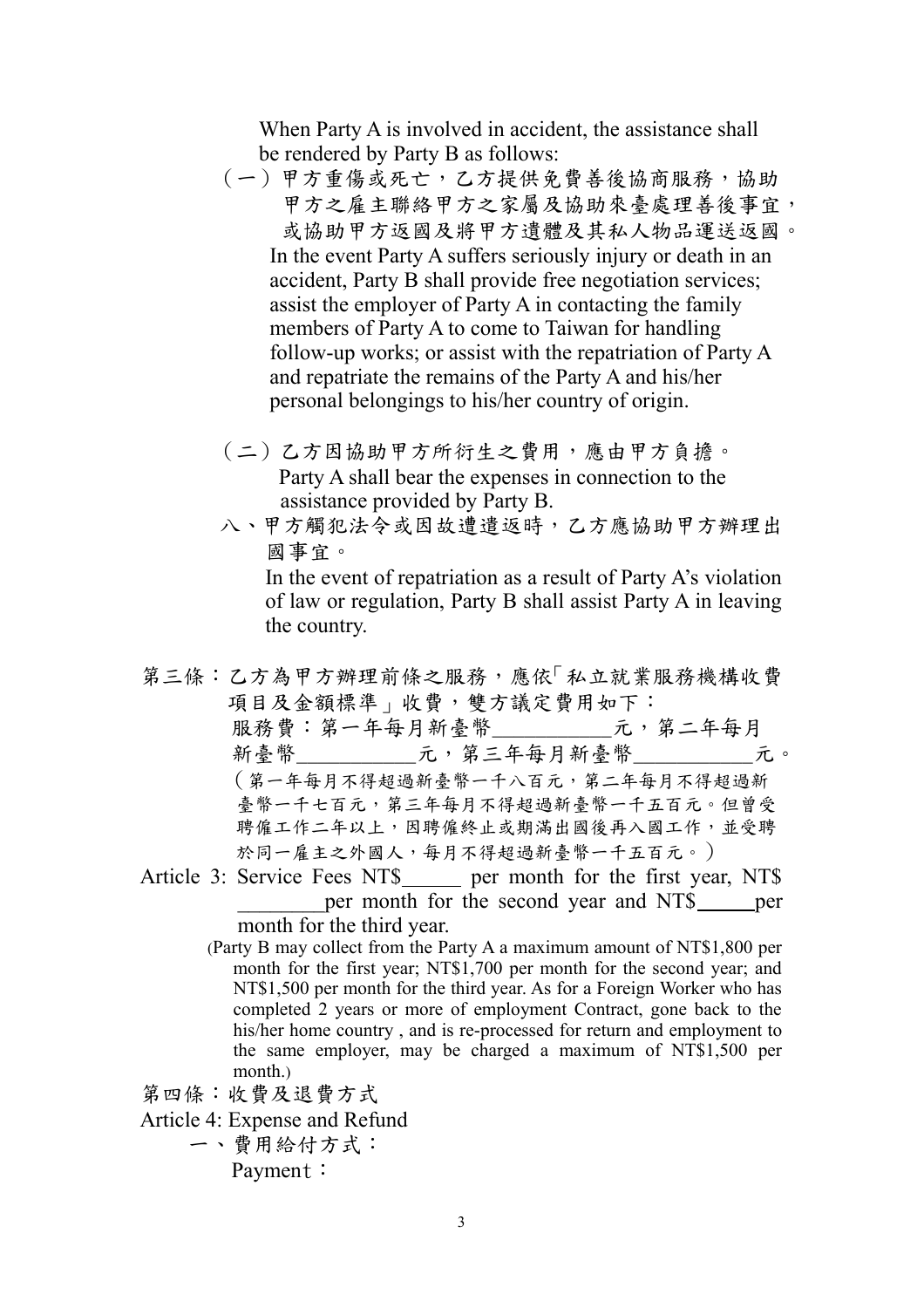- (一)甲方應於每月\_\_\_\_\_日前,以□現金給付□匯款轉帳 方式□其他\_\_\_\_\_\_\_\_\_等方式支付乙方服務費。 Party A shall pay the service fees to Party B by  $\Box$  cash,  $\square$  wire transfer or  $\square$  others before per month.
- (二)甲方應負擔之健康檢查規費、居留證規費、展延居留證 規費。本款代辦項目之規費應於乙方辦理時給付。 Party A shall pay for the expenses of health examination, residence permit and extension. The expenses under this subsection shall be paid to Party B at the time services are rendered.
- (三)乙方收取服務費時,應掣給收據或發票,並保存收據 或發票存根五年。 Receipt or invoice shall be issued by Party B while collecting service fees. Each receipt or invoice shall be maintained for a period of 5 years.
- 二、乙方應依第二條第二款規定,協助安排接送甲方,不得向 甲方收取接送所需之交通費用。 Party B shall, in accordance with Article 2(2), render

assistance in making arrangement for party B to be picked up and shall not impose any transportation fees for pick-up service on Party A.

第五條:甲方之義務

Article 5: Party A's Obligation

甲方應於乙方依本契約提供服務後,按期繳交服務費。 Party A shall make timely payment for the service fees to Party B after the services are rendered under this Contract.

- 第六條:乙方之義務
- Article 6: Party B's Obligation
	- 一、本契約訂定前,乙方應對甲方詳細說明契約條款內容。 Party A shall be well-informed of the terms and conditions of this Contract by Party B before making this Contract.
	- 二、乙方應依契約規定,履行乙方應辦事項。 Party B shall perform the services set forth in this Contract.
	- 三、乙方不得收受規定標準以外之費用。 Party B shall not charge for additional fees other than those specified in the relevant regulations.

第七條:契約訂定、變更、終止及損害賠償

Article 7: Establishment, Modification, Termination and Compensation

一、契約自甲、乙雙方訂約日起生效,契約內容的變更或記載事 項的增刪,非經甲、乙雙方書面同意,不生效力。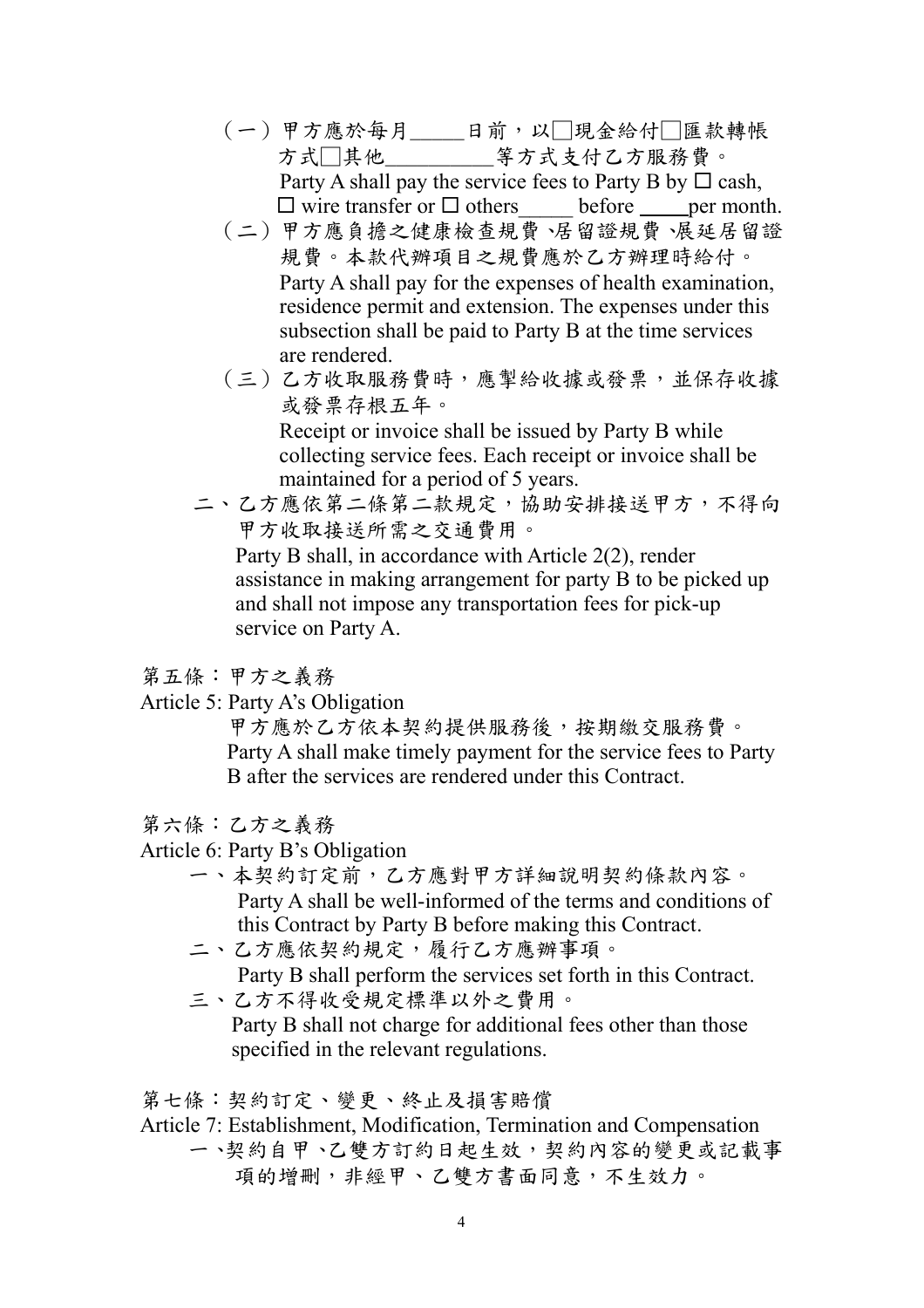This Contract takes effect on the day signed by Party A and Party B. Modification, addition or deletion of this Contract shall be not be valid and binding unless in writing signed by the Parties hereto.

二、甲方或乙方得隨時終止契約,契約之終止應以書面通知他 方。

 Either Party may terminate this Contract at any time upon written notice of termination provided to the other Party.

三、因前款規定終止契約致他方遭受損害時,應負損害賠償責 任。但因不可歸責於雙方當事人之事由或因甲方於安置收 容期間而終止契約者,不在此限。 In connection to the previous provision, the Party that ends the

Contract shall be liable for reimbursement if such termination causes damage to the other Party. However, conditions or circumstances not attributable to both Parties or attributable to the period when Party A is being placed in the shelter shall be exempted from this provision.

- 四、甲、乙雙方就契約所生義務之不履行或延遲履行,而致他方 受有損害時,應負損害賠償責任。 When either Party fail or delay to perform its obligations under this Contract resulting in damages to the other Party, he/she shall held the liable for damages or loss.
- 五、契約有效期間屆滿時,效力即行終止。 This Contract terminates by expiration of its term.
- 第八條:乙方為從事跨國人力仲介業務所為廣告內容及附件,均為契 約之一部分。
- Article 8: Any Advertisement and attachments published by Party B for engaging in oversea manpower agency operation shall be deemed as a part of this Contract.
	- 第九條:保密條款
	- Article 9: Confidentiality
		- 一、乙方對於甲方之個人資料應予保密,並不得為不當使用。 Party B shall keep Party A's personal information confidential, and not misuse that information in anyway.
		- 二、乙方違反前款規定致甲方受有損害者,應負賠償責任。 For Party B's violation of the previous provision that cause the damage or loss to Party A, Party B shall be liable for reimbursement.

第十條:通知之送達處所 Article 10: Notice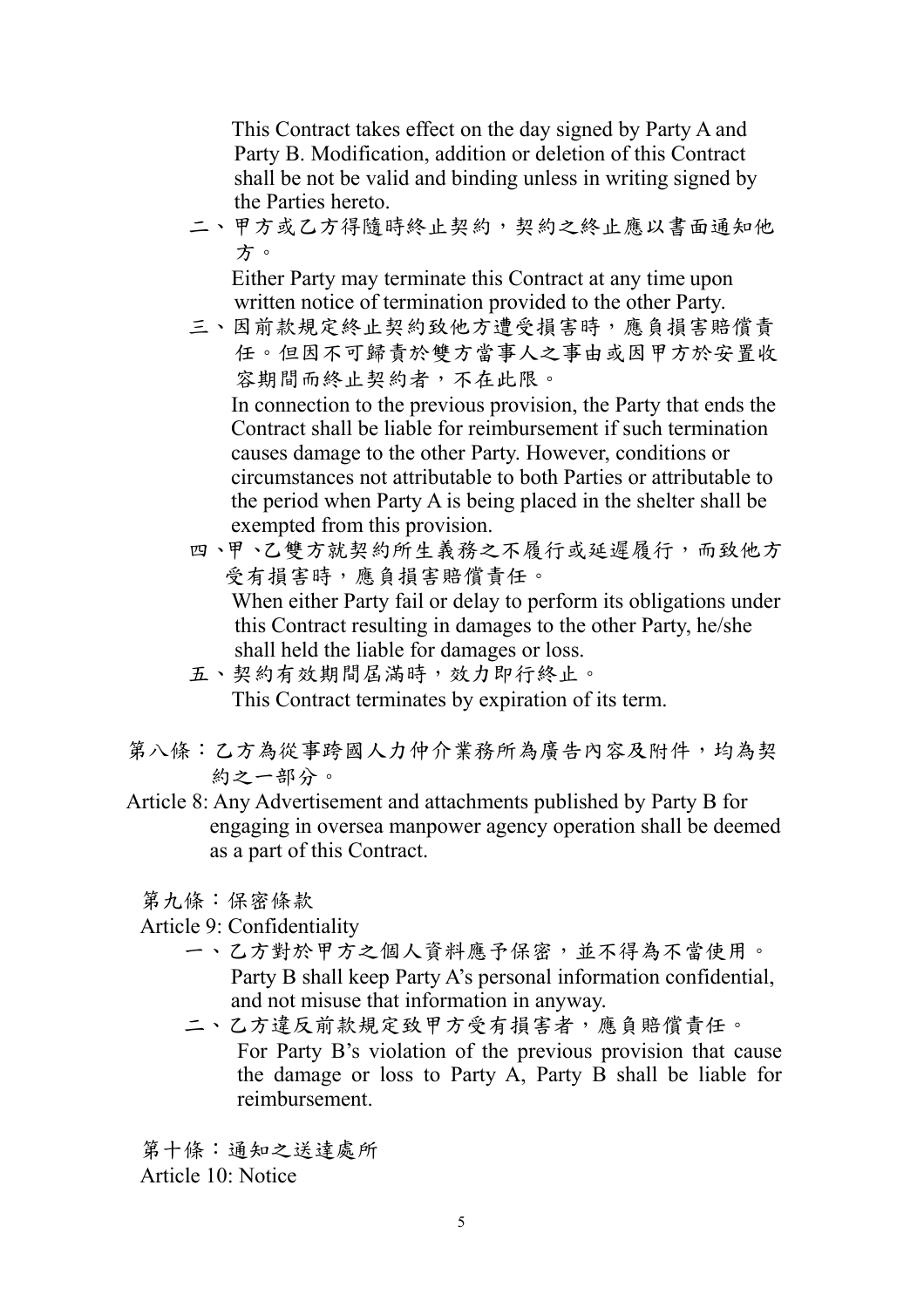- 一、雙方意思表示之通知,均以契約書所載之地址為送達處所, 變更時應以書面通知他方。 All notices or other communications given by one Party to the other hereunder shall be in writing, delivered by registered mail to the addresses specified in this Contract. A written notice shall be given to the other Party in case of any changes.
- 二、依前款送達處所所為之送達,未能送達者,以存證信函付郵 日起第五日推定對他方為合法之送達。 The address specified below shall be deemed to be the valid address to which the communication or notice can be delivered. A notice shall be deemed received by the addressee on the  $5<sup>th</sup>$ day which it is sent by registered mail in case of a change of address without prior notice(s).

## 第十一條:合意管轄

Article 11: Jurisdiction

因契約所生之訴訟,甲乙雙方同意以\_\_\_\_\_\_\_地方法院為本案 之第一審管轄法院。但不得排除民事訴訟法有關法院管轄之規定 Both Parties agree that any disputes in connection with this Contract shall be submitted to the jurisdiction of the \_\_\_\_\_\_\_\_\_ district court as the court of first instance trial. However, applicable rules set up by jurisdiction of the court in regard to Code of Civil Procedure shall not be exempted.

#### 第十二條:其他事項

Article 12: Other Items

 本契約如有未盡事宜,依有關法令、習慣及誠信與平等互惠原則 公平解決之。

 Other unspecified conditions shall be settled in accordance with the relevant laws and regulations, custom and the principle of reciprocal and veracity.

第十三條:

Article 13:

契約一式二份,由甲、乙雙方各執一份為憑,甲、乙雙方不得要 求收回他方之契約書,契約文字譯文與中文有不符合時,應以 中文為準。

This Contract is made in two copies, one for each Party. Both Parties shall not request to retract the Contract of the other Party. In case of any divergence, the Chinese text shall prevail.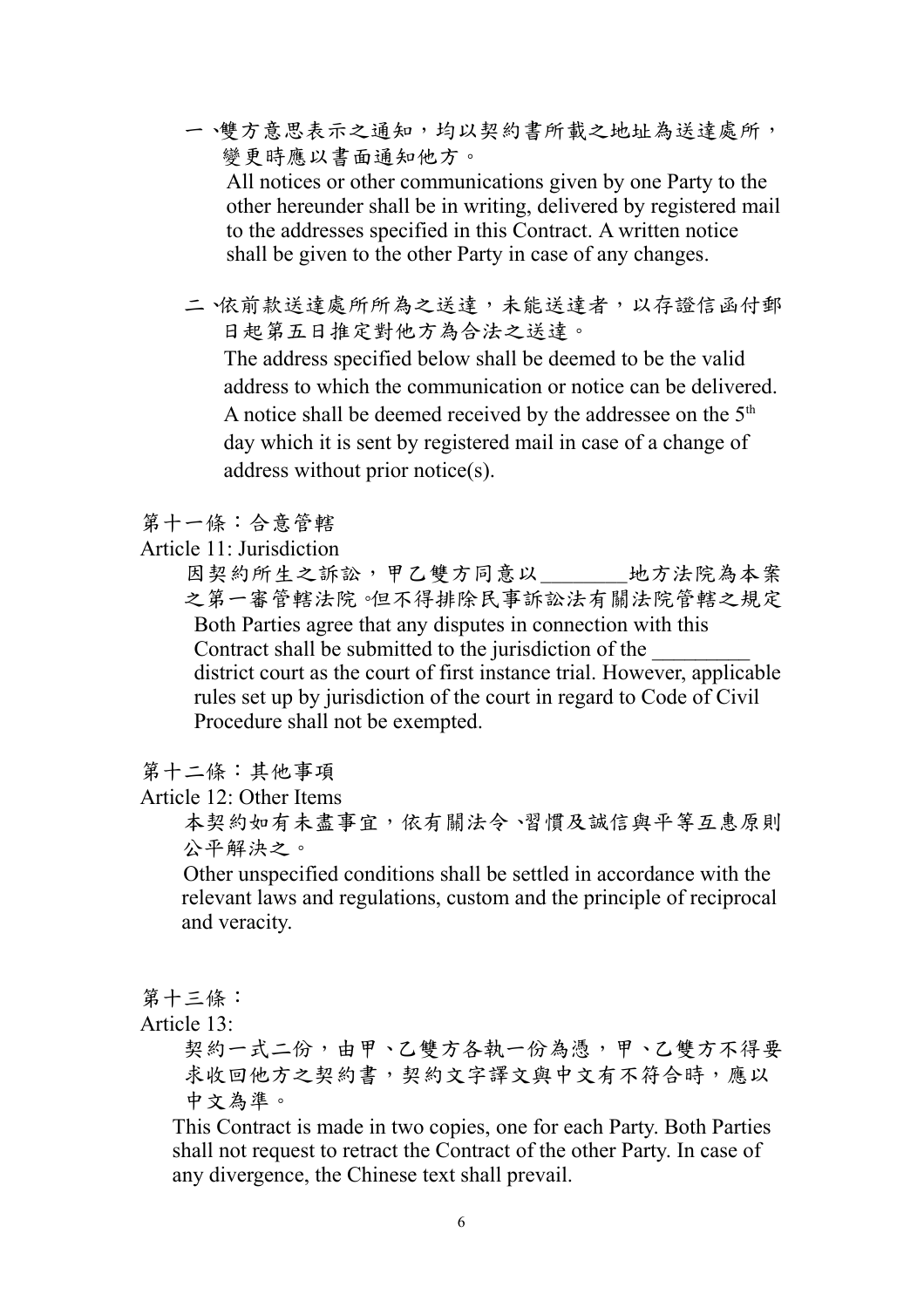| 立契約書人:               |              |
|----------------------|--------------|
| Contractor:          |              |
| 甲方                   |              |
| Party A              |              |
| 姓名 (外國人全稱):          |              |
| Full Name:           |              |
|                      | 簽名 Signature |
| 護照號碼:                |              |
| Passport Number:     |              |
|                      |              |
| 工作地址:                |              |
| <b>Work Address:</b> |              |